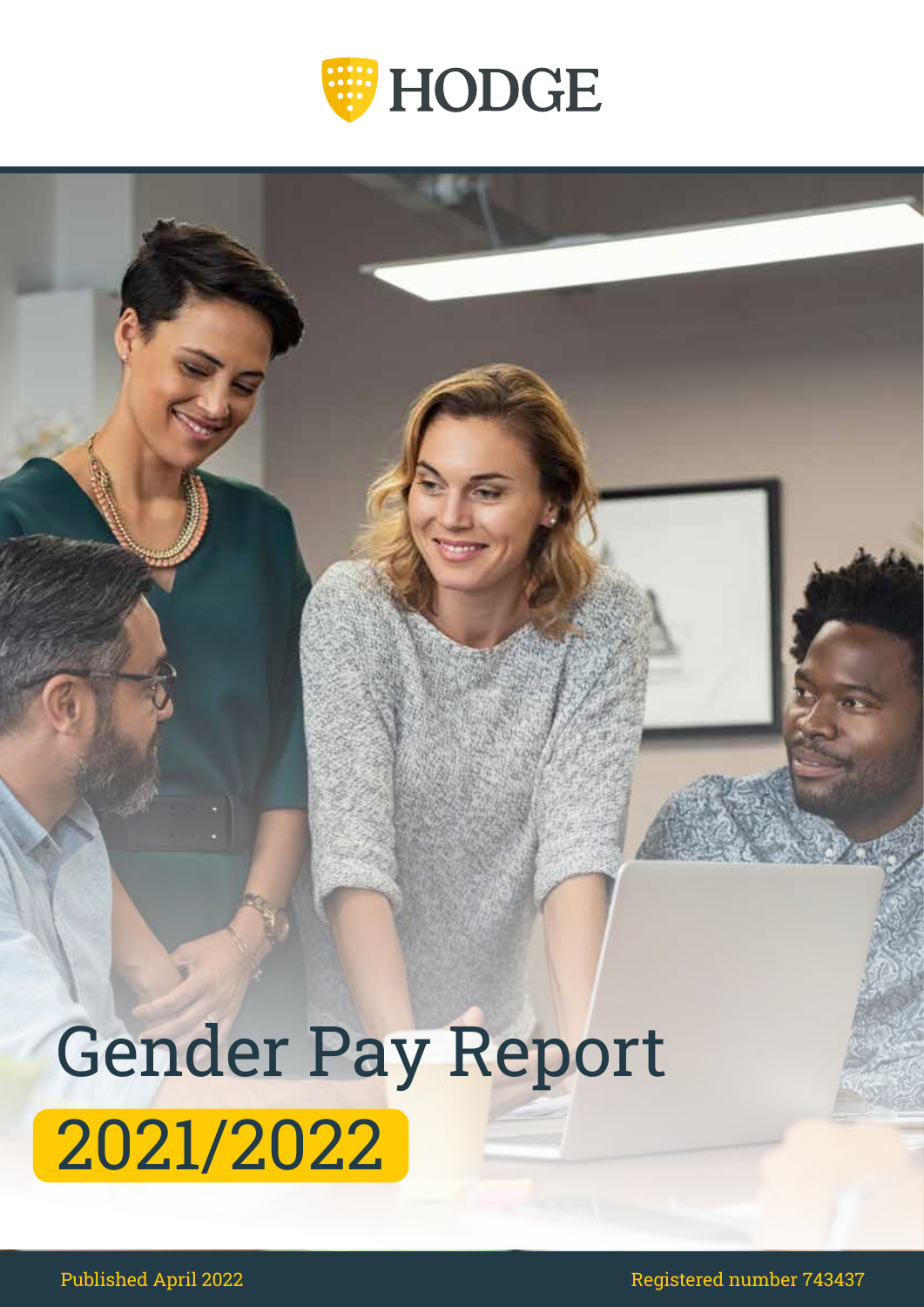### Introduction

The data published provides a snapshot of the organisation taken on 5 April 2021 which is the statutory date on which data must be captured and analysed.

In our second year of reporting, we are pleased to be able to confirm a reduction in all our reporting figures across the mean and median hourly and bonus pay. However, we recognise there is still work to be done. Our gender pay gap is mainly as a result of having more men than women in our higher paid roles, with male colleagues making up 65% of the highest paid quartile.

It is one of our commitments to eventually eliminate the gap by helping our colleagues achieve their career goals and progress to leadership levels alongside our commitment in our Women in Finance Charter. In the last 12 months, we have supported 29 female colleagues work towards or complete either professional qualifications, with 20 female colleagues being placed on ILM courses. We have also been able to report an increase of our female leadership to 39% from our initial starting point of 25% in our most recent Women in Finance Charter report and we remain committed to achieving 45% by October 2022.

But we remain committed to improving all aspects of equality, diversity and inclusion at Hodge. We will continually review and break down any barriers that prevent any of our people in reaching their full potential, regardless of race, ethnicity, disability, sexual orientation, gender, age, religion or socioeconomic background. Over the last 12 months we have:

- Reviewed our people policies to ensure ED&I is considered throughout
- Trained our leaders on our policies to ensure fairness and consistency
- Established and ED&I Network empowered to be allies within the organisation and to drive forward the ED&I agenda
- Ensure ED&I is a regular agenda item at Board and Executive Committees
- Continued to promote flexible working practices and promote our equal parental leave policy
- Conducted an organisational wide benchmark and took steps to address remuneration
- Implemented 'blind recruitment' to eliminate unconscious bias from screening applicants

We believe these actions will help us establish and be recognised for an open, honest and inclusive environment where everyone is respected and valued. Our aim is to be an organisation where our people can thrive, by being confidence to be who they are, whoever that may be.

We will continue to review our policies and our metrics to continually identify areas of opportunity to improve and work with external partners and our colleagues to raise awareness of, and eliminate the impact of, unconscious bias.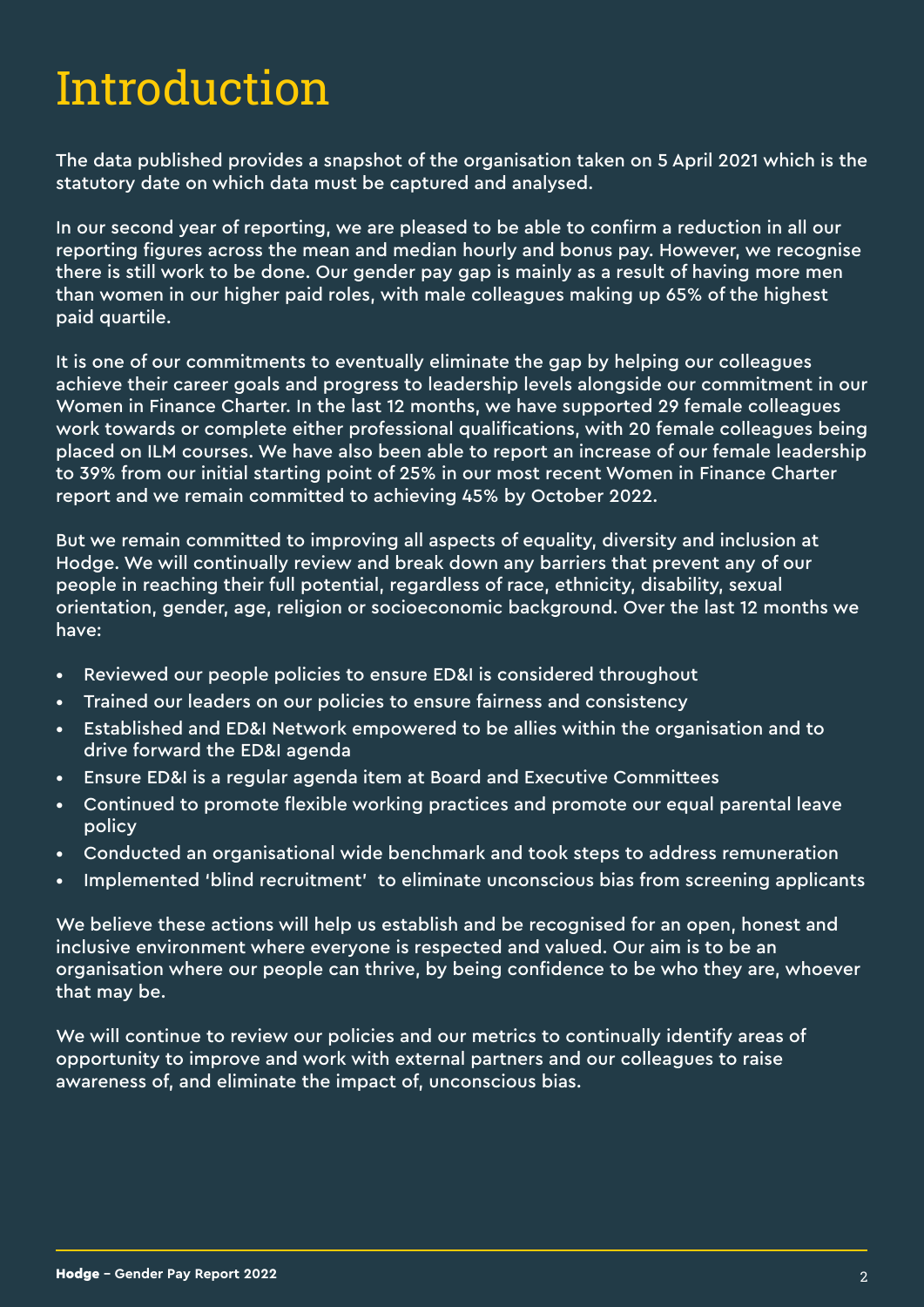## Appendix One

#### Hourly wages pay gap

In this organisation, women earn 73p for every £1 that men earn when comparing median hourly wages.

Their median hourly wage is 26.7% lower than men's.

When comparing mean hourly wages, women's mean hourly wage is 24.2% lower than men's.

#### Proportion of women in each pay quarter

In this organisation, women occupy 35% of the highest paid jobs and 57% of the lowest paid jobs.

#### **Top Quarter (highest paid)**



#### Bonus pay gap

In this organisation, women earn 100p for every £1 that men earn when comparing median bonus pay. Their median bonus pay is 0% lower than men's.

#### Who received bonus pay

83% of women. 83% of men.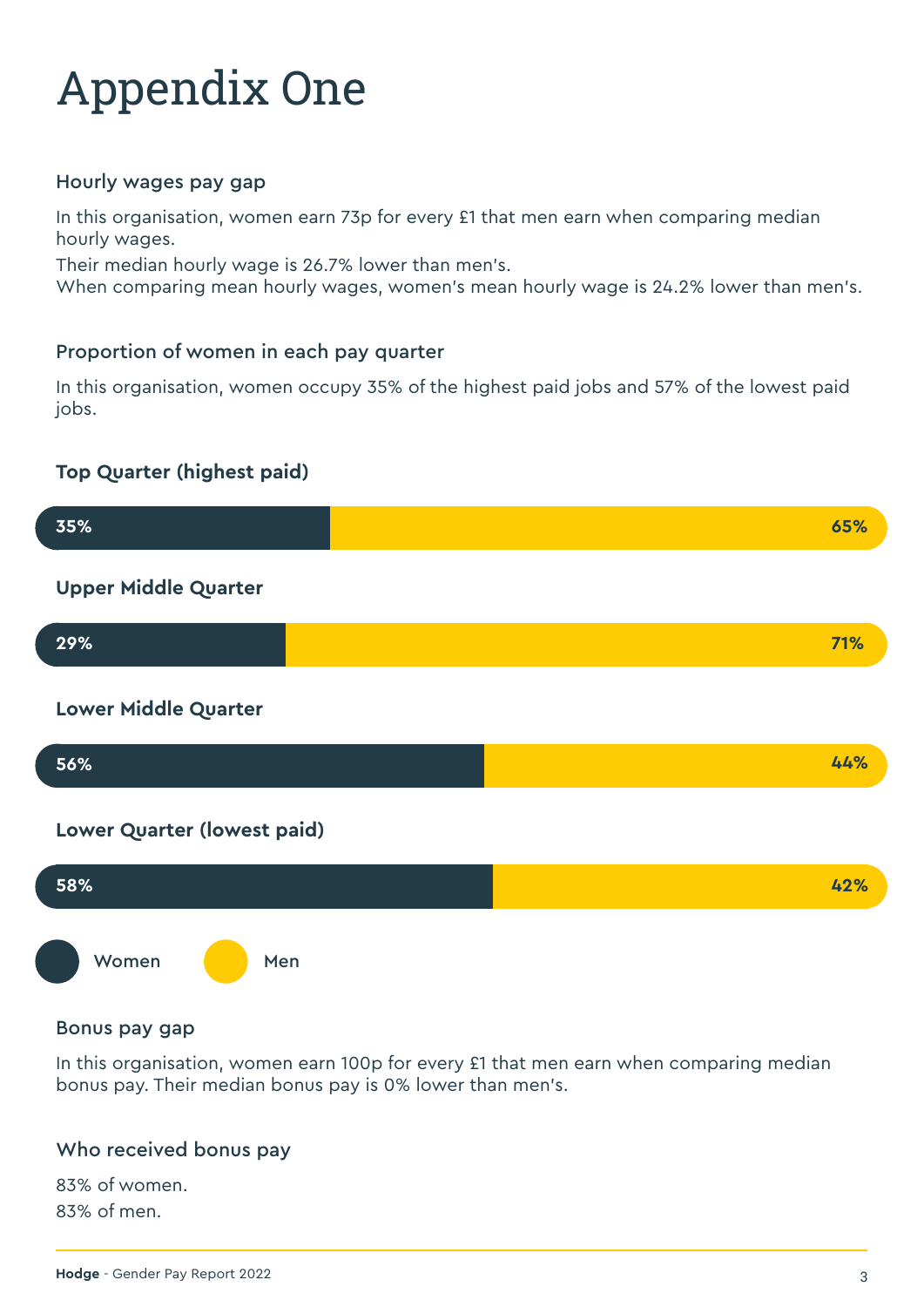

**CEO David Landen**

*"This is Hodge's second annual gender pay gap report and whilst our mean pay gap has decreased again this year, we still have a gap and will continue to do so in our 2022 report, this highlights our need to go further and more quickly to ensure diversity and equality across Hodge.* 

*I am determined to create an environment where everyone's views can be heard and all contributions are valued, where everyone has a fair chance to develop and succeed and are paid fairly for the work they do; and we must do better to demonstrate this."*

*"We at Hodge are committed to improving all aspects of equality, diversity and inclusion. We are continuing to focus on new initiatives over the next year that we believe will support our commitment in offering a diverse and inclusive environment, giving all our employees the opportunity to grow and thrive to be the best they can be."*



**Interim CPO Nikki Harris**